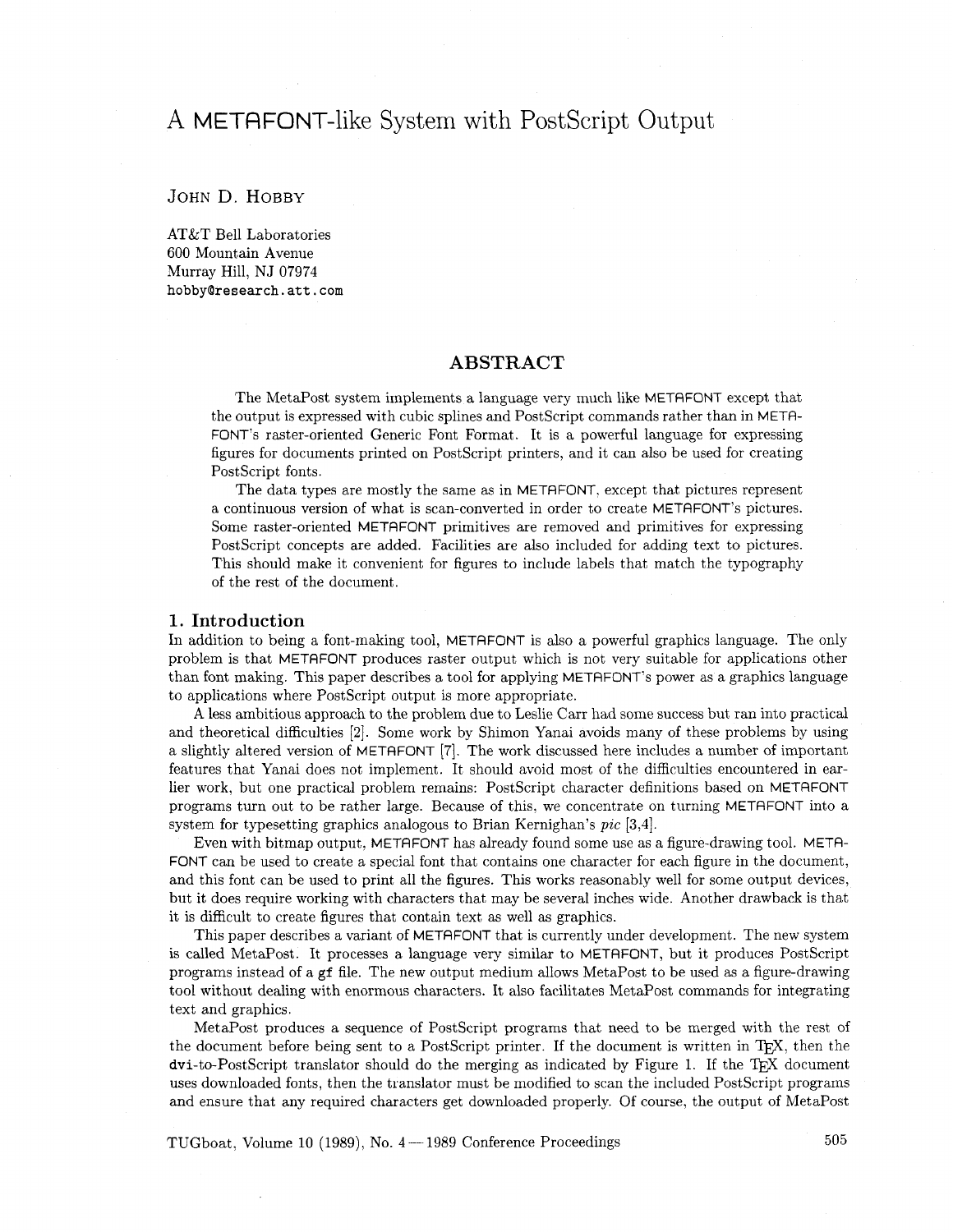

Fig. 1: A diagram of the processing for a TEX document with figures in MetaPost

will be designed to make this scanning process as easy as possible.

The description of the language in Section 2 assumes familiarity with The METAFONTbook and concentrates on the differences between METAFONT and MetaPost.

Section **3** describes two possible extensions. The first is the use of a preprocessor to allow text included in MetaPost pictures to be coded in T<sub>F</sub>X. The second possible extension is a feature to allow resolution-dependent operations such as those that Knuth discusses in Chapter 24 of The METR-FONTbook and uses in Computer Modern.

Finally. Section 4 contains a few concluding remarks.

#### 2. The **Language**

Since MetaPost is essentially an altered version of METAFONT, it is easiest to describe it by comparing it to METAFONT. We therefore assume some familiarity with METAFONT and describe the alterations necessary to deal with continuous rather than discrete output.

One important difference is that while METAFONT primitives work in units of pixels, MetaPost uses points, as T<sub>R</sub>X does. Since MetaPost is intended to be used with a macro package analogous to **plain.mf,** some of the differences in the primitives can be shielded from the user by suitable adjustments to the standard macro package.

## 2.1 Pens

Of METAFONT's eight data types, boolean, numeric, pair, path, string, and transform have no relation to the discrete raster and can be used in MetaPost as they are in METAFONT. The other two types are pen and picture. They both describe concepts that are useful in MetaPost, but their meaning is altered to eliminate their discrete flavor.

In the case of pens, this means that it is not appropriate for MetaPost to convert elliptical pens into polygons as METAFONT does [5, pp. 148-1491.l **A** better strategy for MetaPost is to treat elliptical pens as ideal ellipses so that appropriate PostScript commands can be given when drawing with them. For example, in the case of a circular pen.

**draw quartercircle scaled** 200 **withpen pencircle scaled** 10

might be rendered in PostScript (Fig. 2) as

**newpath**  0 0 100 0 90 **arc**  10 **setlinewidth** 1 **setlinecap stroke** 

<sup>&</sup>lt;sup>1</sup> Ideally, the PostScript interpreter should do this.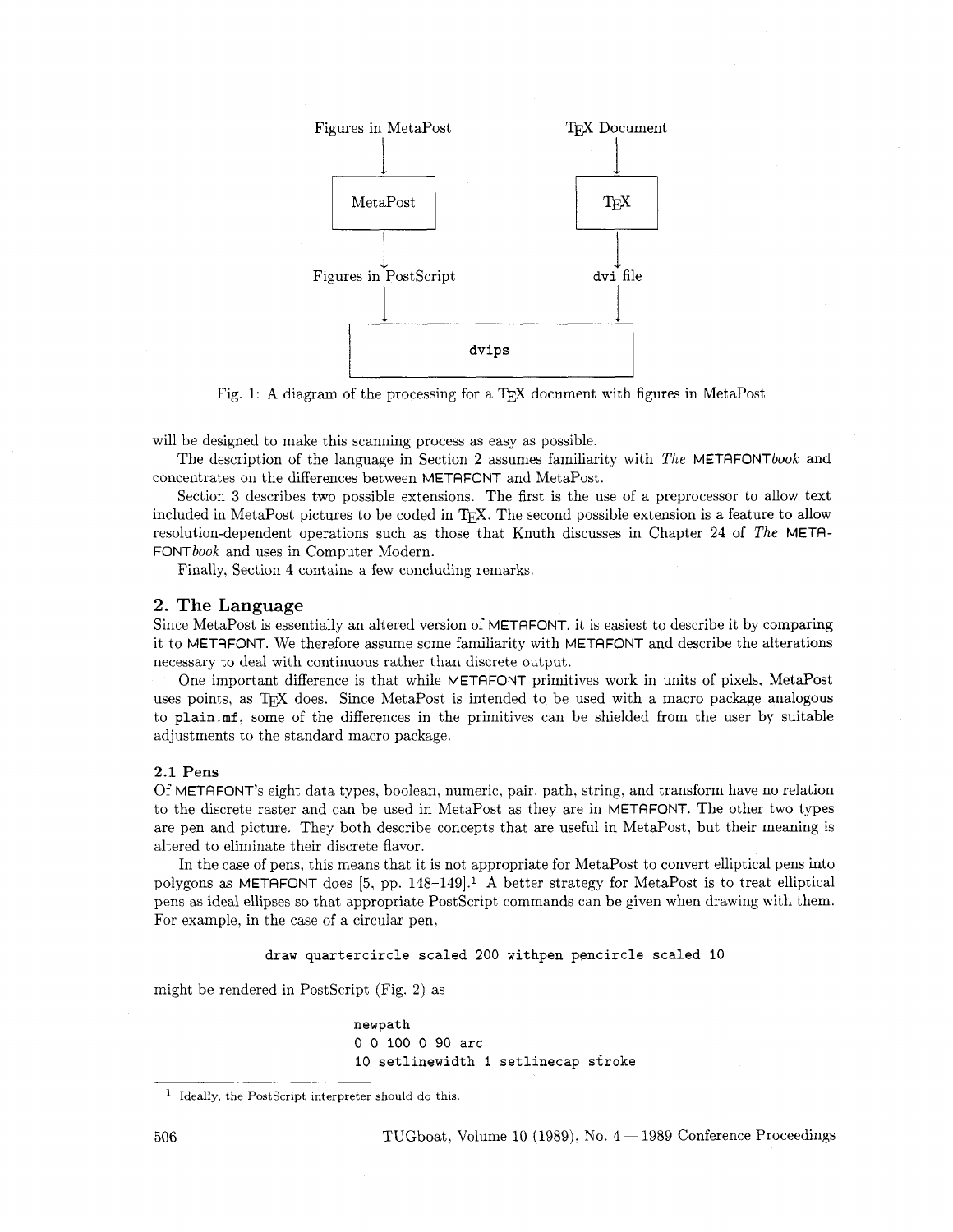

Fig. 2: The result of a draw command with pencircle scaled 10



Fig. **3:** The result of a draw command with pencircle xscaled 5 yscaled 10

Using an elliptical pen of a more general shape,

draw quartercircle scaled 200 withpen pencircle xscaled 5 yscaled 10

can be rendered in Postscript (Fig. **3)** as:

newpath 0 0 100 0 90 arc 1 **2** scale **5** setlinewidth I setlinecap stroke

METAFONT also allows polygonal pens to be constructed via the makepen operator or with the pensquare macro from plain.mf. MetaPost needs to treat such pens as polygons and implement them via PostScript's fill operator. For example,

draw quartercircle scaled 200 withpen pensquare scaled 10

might be rendered in PostScript (Fig. 4) as

newpath 105 -5 moveto **5** 5 100 **0** 90 arc **-5** 105 lineto **-5 -5** 100 90 0 arcn closepath fill

As explained in [6, part **241,** METAFONT already implements drawing with polygonal pens by using the outline representation. MetaPost does the same thing except it turns the outline into Postscript commands instead of using it to control scan conversion routines.

TUGboat, Volume 10 (1989), No.  $4-1989$  Conference Proceedings  $507$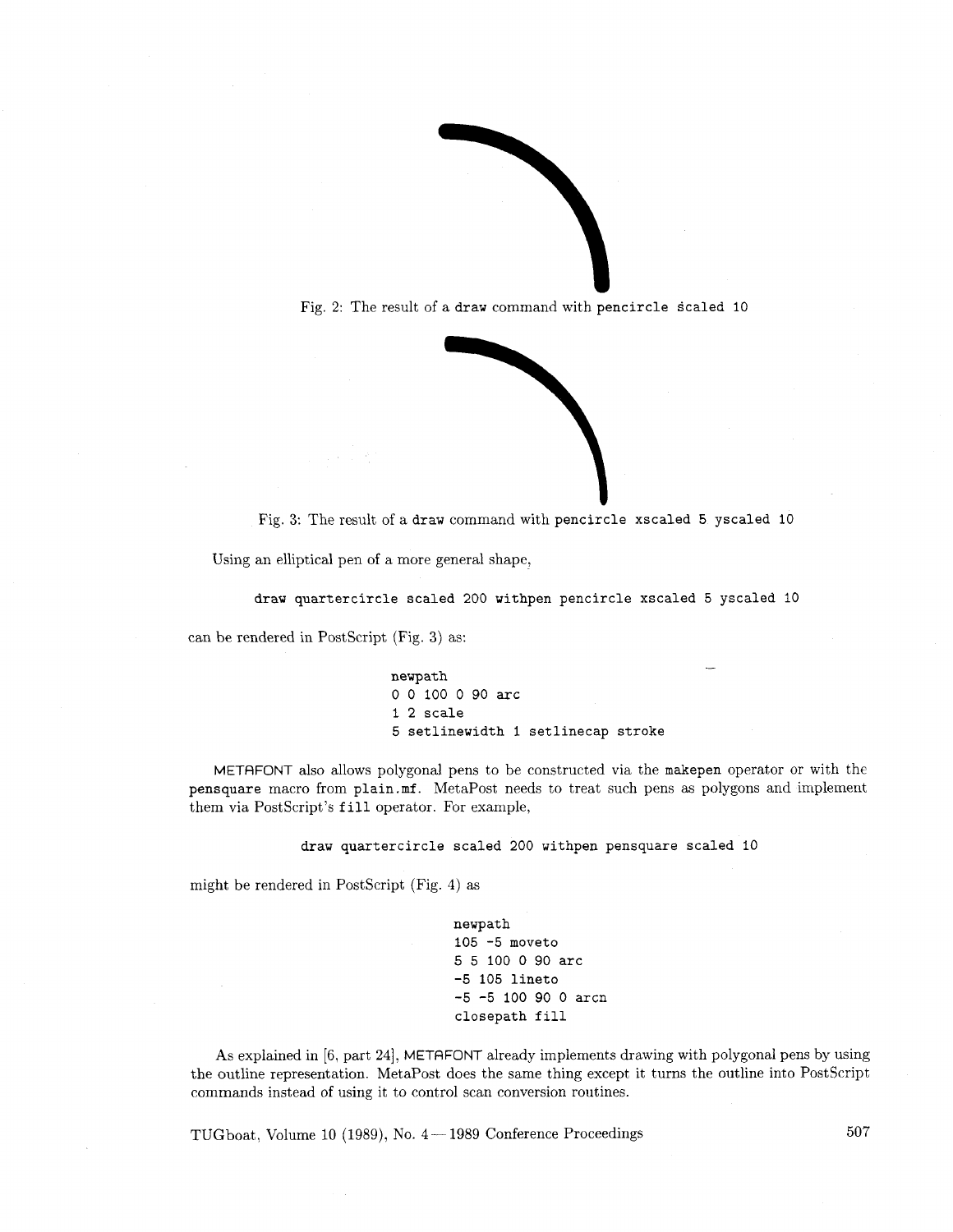

Fig. 4: The result of a **draw** command with **pensquare scaled 10** 

## **2.2 Pictures**

The picture data type loses its discrete flavor in MetaPost, and this affects the set of operations allowed on pictures. MetaPost pictures function mainly as repositories for the results of **draw** commands and differ from METAFONT pictures in that they do not get digitized until after they have been translated into Postscript and read by the Postscript interpreter. Thus MetaPost does not have METAFONT's restriction on the types of transformations that can be applied to pictures (see *[5,* pp. 117, 1441). Another consequence of the non-discrete nature of MetaPost pictures is the loss of the **totalweight**  operator.

One of the more fundamental differences between METAFONT pictures and MetaPost pictures is in how pixel values are interpreted. In a METRFONT picture, each pixel has a numeric weight, **draw**  commands add to the weights, and pixels with positive weights are considered to be black. In contrast, MetaPost adopts PostScript's view of the world where pixels have colors and drawing operators assign new values to the colors of affected pixels. Thus while the **unf ill** macro from **plain** .mf is implemented with the **cull** command. the analogous operation in MetaPost is accomplished by filling **withcolor white.2** 

An important feature of MetaPost pictures is that they can contain textual labels. The text can come from any font for which there is a **tfm** file available, but the Postscript version of the picture assumes that the font is known to the printer and is scaled to match the design size in the **tfm** file. If the picture is to be included in a T<sub>F</sub>X document, then support code is needed in the  $dv$ -to-PostScript translator in order to ensure that these conditions are satisfied.

The syntax for generating textual labels involves a single operator *infont*:

 $\langle$ picture secondary $\rangle \longrightarrow \langle$ string primary $\rangle$  **inf ont**  $\langle$  string primary $\rangle$ 

This produces a picture that contains the given string set in the given font at the design size specified in the **t**fm file with the reference point of the first character at  $(0,0)$ . The result can then be transformed as desired and added to a picture variable, as in:

**addto currentpicture also "label" infont "cmrlO" scaled 1.2 shifted (100,100)** 

Operators for finding the bounding box of a textual label facilitate placing the label and ensuring that there is enough space for it. This information is available to MetaPost from reading the  $\text{tfm}$  file and can be accessed via the following operators:<br>  $\langle \text{pair primary} \rangle \longrightarrow \text{llcorner (picture primary)} \rangle$ and can be accessed via the following operators:

<sup>1</sup>**ulcorner** (picture primary) I **lrcorner** (picture primary) I urcorner *(picture primary)* 

These operators find the bounding box of any picture whether or not it is the result of **infont**. This includes all elements of the picture, even those filled **withcolor white.** 

METAFONT's **cull** command is not implemented in MetaPost because it deals with pixel weights and therefore does not fit into PostScript's view of the world.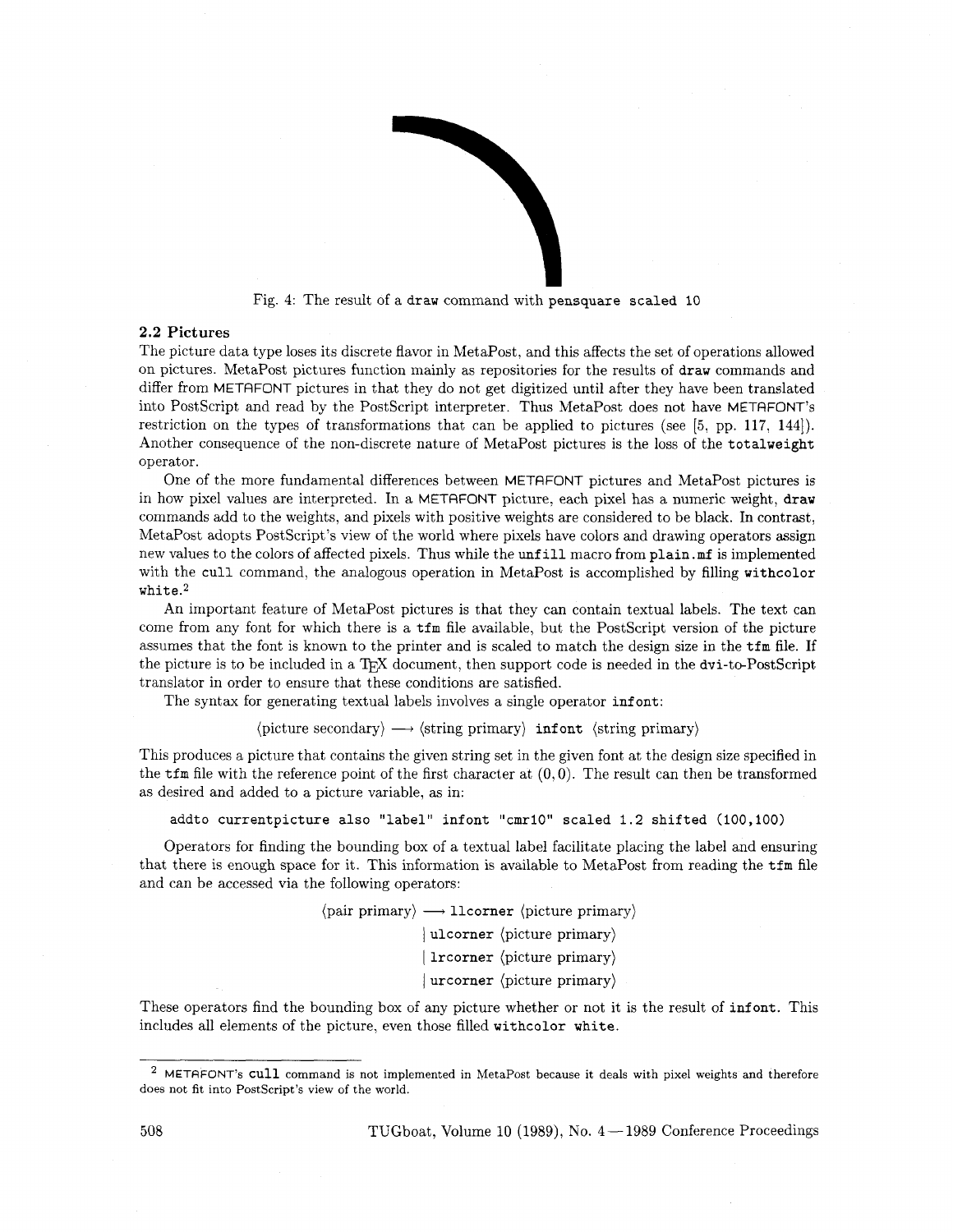#### **2.3 Drawing Commands**

Drawing commands in MetaPost must differ from those in METAFONT in order to take advantage of the features of PostScript, but the overall syntax is similar except for the new features. Thus MetaPost has METAFONT'S primitive commands

> addto (picture variable) contour (path expression) (with list) addto (picture variable) doublepath (path expression) (with list)

and the corresponding macros

fill (path expression) (with list)

draw (path expression) (with list)

where a (with list) can be empty or contain various kinds of clauses. New kinds of clauses that provide access to PostScript features are explained below.

MetaPost interprets addto commands and fill and draw macros as assigning a new color to some region of a picture, and this region is determined according to PostScript's non-zero winding number rule [1, Section 4.6]. Since the safefill macro defined in The METAFONTbook uses the same rule, MetaPost behaves roughly as METAFONT would if all calls to the fill macros were replaced by calls to safefill (see [5, p. 121]).

If the (with list) contains a

withpen (pen expression)

clause, then the affected region is enlarged to include everything swept out by the pen. The color to be assigned to the affected region is given by a

#### withcolor (color expression)

clause. For this purpose, there is a three-component numeric type color normally accessed via predefined constants white, black, red. green, and blue. Colors can be added together, multiplied by numeric constants or used in mediation expressions. For example:

 $0.3$ black + 0.7white and 0.7[black, white]

are the same shade of gray. Of course red, green, and blue will seldom be used **as** long as most PostScript printers can only handle black and white or use halftoning to render shades of gray.

Another important feature of PostScript is the ability to draw dashed lines. This is accessed by giving a

dashed (picture expression)

clause in a (with list) and using the picture expression to specify the pattern of dashes desired. For example, the picture

> begingroup clearit ; draw (0,0)..(6,0); draw  $(14,0)$ . .  $(20,0)$ ; currrentpicture endgroup

illustrated in Figure 5a may be used in a dashed clause to specify the dash pattern in Figure 5b, created by laying copies of Figure 5a end to end.

 $-$ 

Fig. 5a: A dash pattern Fig. 5b: A line created five from copies of it

This dash pattern is specified by the PostScript command

**[I2** 81 6 setdash

TUGboat, Volume 10 (1989), No.  $4-1989$  Conference Proceedings

509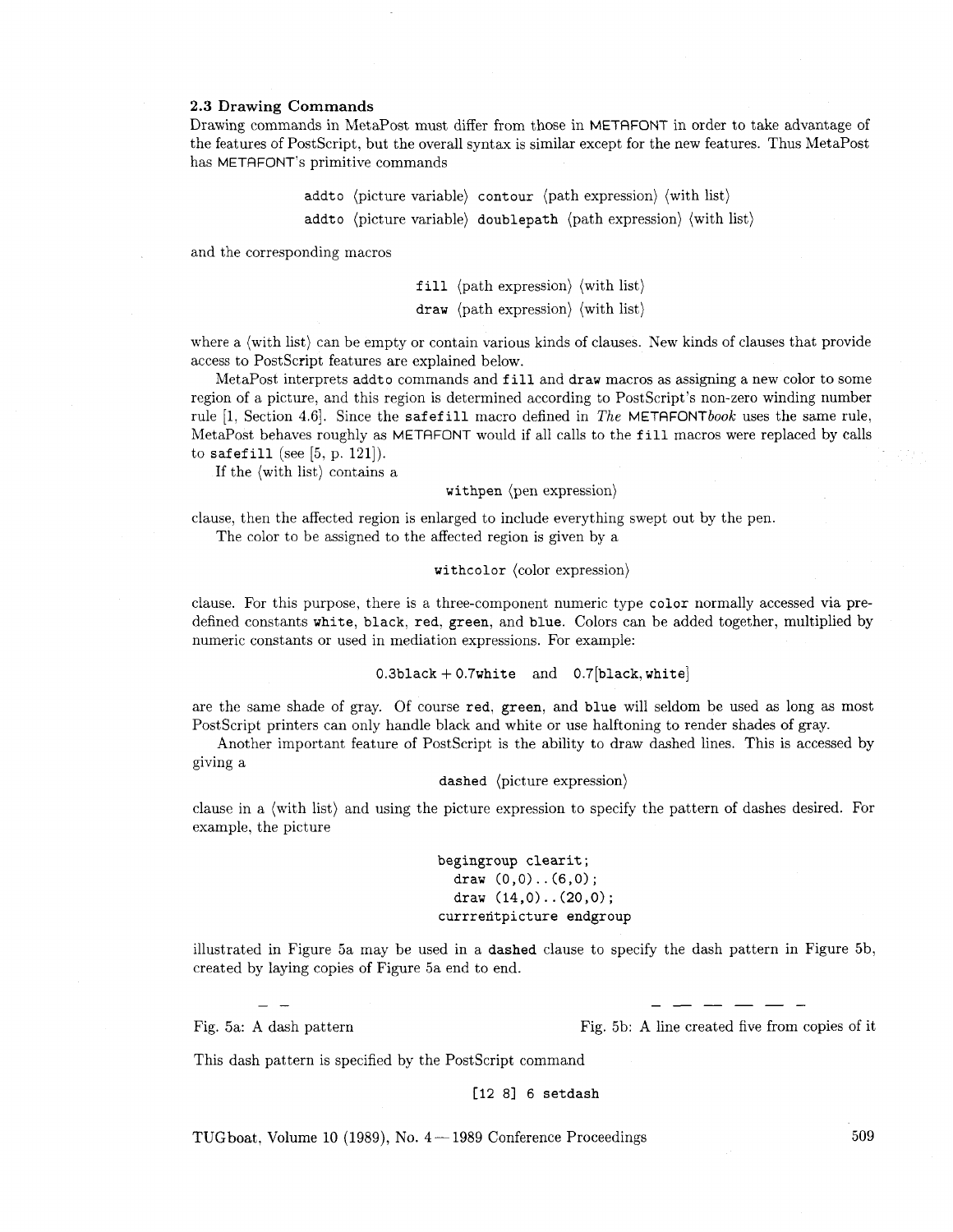In general, **dashed** (picture expression) means that the pattern of dashes is what would be produced by laying copies of (picture expression) end to end. This ignores features of (picture expression) such as color and line width since the only purpose is to tell MetaPost what argument to give to Postscript's **setdash** operator.

To provide access to Postscript's **clip** operator, there is a primitive drawing command

**clip** (picture variable) **to** (path expression)

and a macro

**clipto** (path expression)

equivalent to

#### **clip currentpicture to** (path expression)

The region affected by the **clip** command is determined by the usual non-zero winding number rule: but instead of being filled with black or some other color, the clipping region is treated as a window. and all parts of the picture falling outside of the window are removed.

## 3. Possible Extensions

The MetaPost language described in Section 2 is basically a version of METRFONT with raster-oriented features removed and features added to provide access to Postscript primitives. **A** heavy reliance on Knuth's public-domain code for METAFONT should make this project manageable. This section describes other features that might not be included in the initial version of the language because either they are difficult to implement or they require a substantial amount of external software.

#### **3.1** TEX **Text** in **Pictures**

Section 2.2 described an *infont* operator that could be used to add textual labels to pictures. While this is fine for simple applications, it makes no provision for mathematical typesetting or even interword spaces. Thus words need to be positioned individually, and math formulas require piecing together many characters from different fonts in a complicated fashion.

These difficulties could be avoided by having a preprocessor that reads a MetaPost input file with T<sub>EX</sub> commands interspersed, and outputs an identical file with the T<sub>EX</sub> commands replaced by sequences of **addto** commands involving **inf ont** operations. This would produce an ordinary MetaPost input file that could then be processed in the usual way.

The preprocessor would work by running the interspersed commands through TFX and then extracting the character placement information from the **dvi** file. To find the picture expression corresponding to the TFX commands

## **\$\displaystyle{\sqrt{3a+b\over ac})\$**

the preprocessor could use T<sub>E</sub>X to obtain a dvi file containing this equation on a page by itself. The preprocessor could then scan the **dvi** file to find the coordinates of each character and each horizontal or vertical rule on the page. It is then a simple matter for the preprocessor to create an appropriate MetaPost picture expression. In the above example, this leads to the following picture expression:

```
def addalso = addto currentpicture also enddef; 
begingroup 
  save currentpicture; 
  picture currentpicture; 
  clearit ; 
  addalso "r" infont "cmex1O" shifted (0,15.96); 
  fill unitsquare xscaled 29.2 yscaled 0.4 shifted (10,15.96); 
  addalso "3" infont "cmrlO" shifted (11.2,6.77); 
  addalso "a" infont "cmmi10" shifted (16.2, 6.77);
  addalso "+" infont "cmr10" shifted (23.71,6.77);
  addalso "b" infont "cmmil0" shifted (33.71,6.77); 
  fill unitsquare xscaled 26.8 yscaled 0.4 shifted (11.2,2.61);
```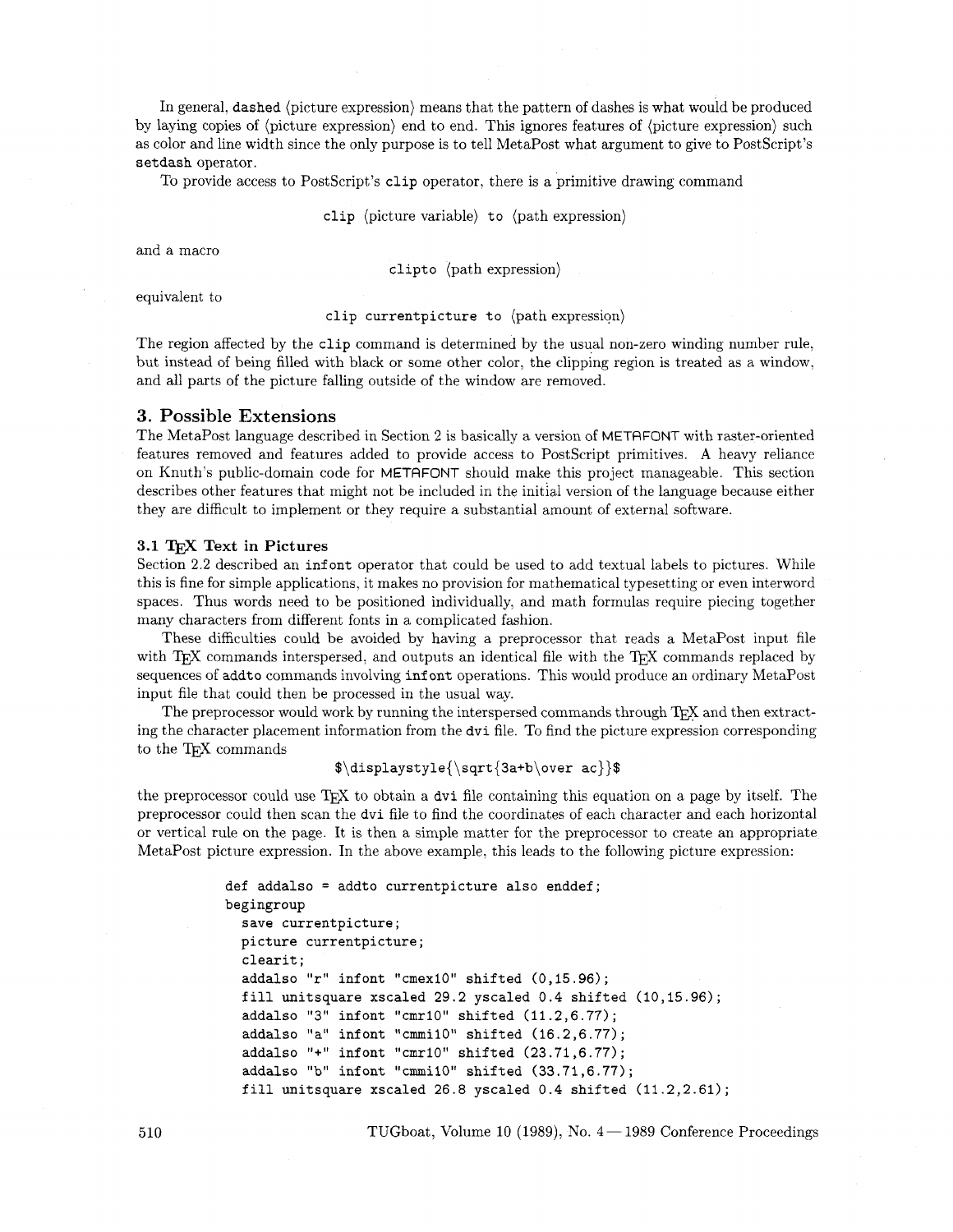```
addalso "ac" infont "cmmil0" shifted (19.79,-6.86); 
  currentpicture 
endgroup
```
This MetaPost picture contains all the components of the formula exactly as TEX would typeset them, except that the horizontal rules have been replaced by calls to the **fill** macro. If the required fonts are available, the formula should look as though typeset by T<sub>F</sub>X, except that it may be difficult to ensure that the rounding to pixel units is done according to the rules found in **dvitype.** 

## **3.2 Pixel Rounding**

MetaPost has not been designed to deal with discrete pixels because its Postscript output is continuous in nature. However. the PostScript interpreter does produce pixel output and it may need help if it is to do a good job. In order to provide this help, a PostScript program occasionally needs to transform coordinates into what the PostScript manuals call *devzce space* to facilitate pixel-oriented rounding operations.

Techniques for coping with discreteness are discussed in Chapter 24 of *The* METAFONTbook. Since many of them are specific to font making, they are most applicable when MetaPost is being used to create a PostScript font. As Leslie Carr concluded in [2], this seems to be impractical at present because of the large size of a PostScript font description. However, this problem might be alleviated by future advances in PostScript interpreters combined with techniques for simplifying the character descriptions by degrading the outlines slightly.

Regardless of the application, it is worth considering how to implement something like the **round**  macro from **plain.mf.** When applied to a pair, the **round** macro finds the nearest pixel corner. The following PostScript commands perform the same operation on a coordinate pair at the top of the operand stack:

#### **itransform round exch round exch transform**

The problem in using this is that MetaPost would not know the value of the pair computed by the **round** macro. All it would have would be a string of PostScript commands for computing it. Thus all subsequent operations involving the pair would also have be maintained as sequences of Postscript commands. For instance. the result of

round
$$
(3,2) + (4,1)
$$

might be the following PostScript commands:

## **3 2 itransform round exch round exch transform 1 add exch 4 add exch**

Note that the coordinates  $(3,2)$  and  $(4,1)$  are in units of points, not pixels.

Not all operations on a pair such as **round(3,2)** can easily be done in PostScript. For example, in a path expression such as

$$
\texttt{round}(3,2)\{\texttt{up}\}\dots(7,3)
$$

MetaPost computes control points according to the rules on pages 130-132 of *The* METAFONTbook. Rather than attempt to do this with PostScript commands, it seems more natural to start by converting

$$
(3,2)\{up\} \dots (7,3)
$$

into

$$
(3, 2)
$$
 . controls  $(3, 4.2122)$  and  $(5.95897, 4.95193)$  .  $(7, 3)$ 

as usual. It is then a relatively simple matter to give Postscript commands that compute control points near (3,4.2122) and (5.95897,4.95193) based on the assumption that the curve begins at the rounded version of (3,2).

TUGboat, Volume 10 (1989), No.  $4-1989$  Conference Proceedings  $511$